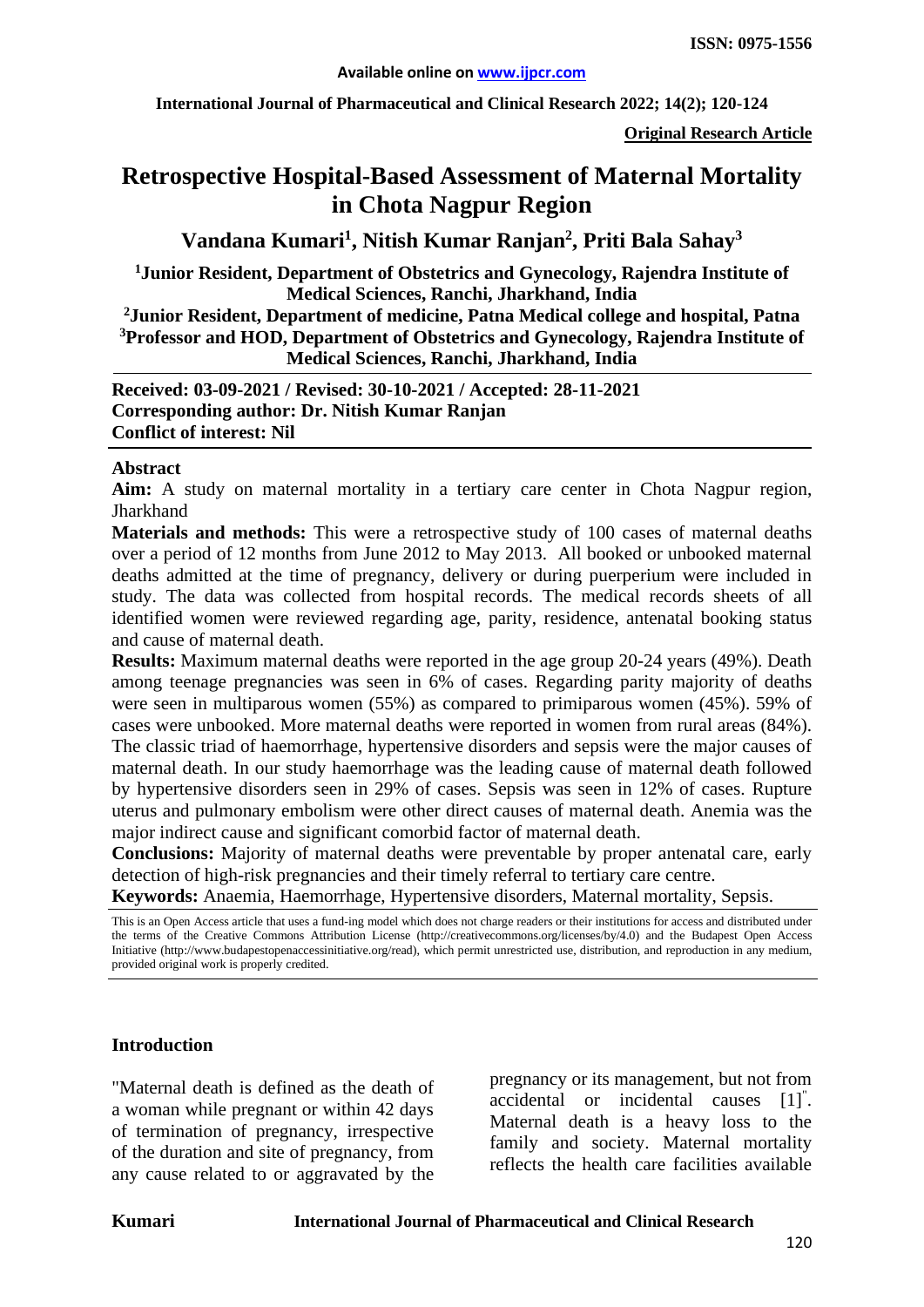to the community. In India maternal mortality statistics has been showing a decreasing trend [2]. It was at an alarming rate of 677 per one lakh live births in 1980, which fell to 174 per one million live births in 2015 [3], still it is on a high.

In 2015 globally 303,000 women died of various causes related to maternity [4]. It has been learned that in Northern Europe the risk of a woman dying because of pregnancy and childbirth in her lifetime is about 1 in 30,000 whereas in Afghanistan is about 1 in 6 [5]. National rural health mission (NRHM) and Millennium development goal's target is to reduce MMR to less than 100 by 2015in India [1]. This was not achieved despite countless measures.

In India the numbers vary drastically from region to region. Socio demographic factors also cast a major influence. A wide variation in the maternal mortality rate has been shown by various studies done in India in the last 15 years ranging from 47/100000 to 625/100000 [6].

Mortality occurring due to complications related to pregnancy, labor and the puerperium, which can be due to commission and omission of interventions, injudicious treatment or may be due to combination of these factors is termed as the direct causes of obstetric death. Deaths as a result of previously existing condition or a disease, that first occurred during pregnancy which are not direct obstetric causes [7]. Indirect causes of maternal mortality can be worsened by physiological changes of pregnancy. Maternal deaths are most commonly caused by complications associated with pregnancy or delivery or a combination of both [8]. These complications include hemorrhage, unsafe abortions, infections postpartum, hypertensive disorders during pregnancy, obstructed labour etc which accounts for more than 75-80% of direct maternal deaths [9]. The risk multiplies when more than one factor is involved.

Pregnancy is not a disease but a physiological state; hence pregnancy related mortality is almost always preventable. But this demands a great amount of effort and caution from us. We need to have more of institutional data to pinpoint the various lacunae that led to the increase in maternal mortality over the years in this southern state of India.

# **Materials and methods:**

A retrospective study was conducted in the Department of Obstetrics and Gynecology, Rajendra Institute of Medical Sciences, Ranchi, Jharkhand, India.

# **Methodology**

This was a retrospective study of 100 cases of maternal deaths. All booked or unbooked maternal deaths admitted at the time of pregnancy, delivery or during puerperium were included in study. The data was collected from hospital records. The medical records sheets of all identified women were reviewed regarding age, parity, residence, antenatal booking status and cause of maternal death. Data was collected on a proforma and entered into computer using SPSS version 22.0 for analysis. Permission of the institutional ethical committee was obtained before recording data on proforma with the assurance of its confidentiality. Causes of death were identified as direct cause and indirect cause.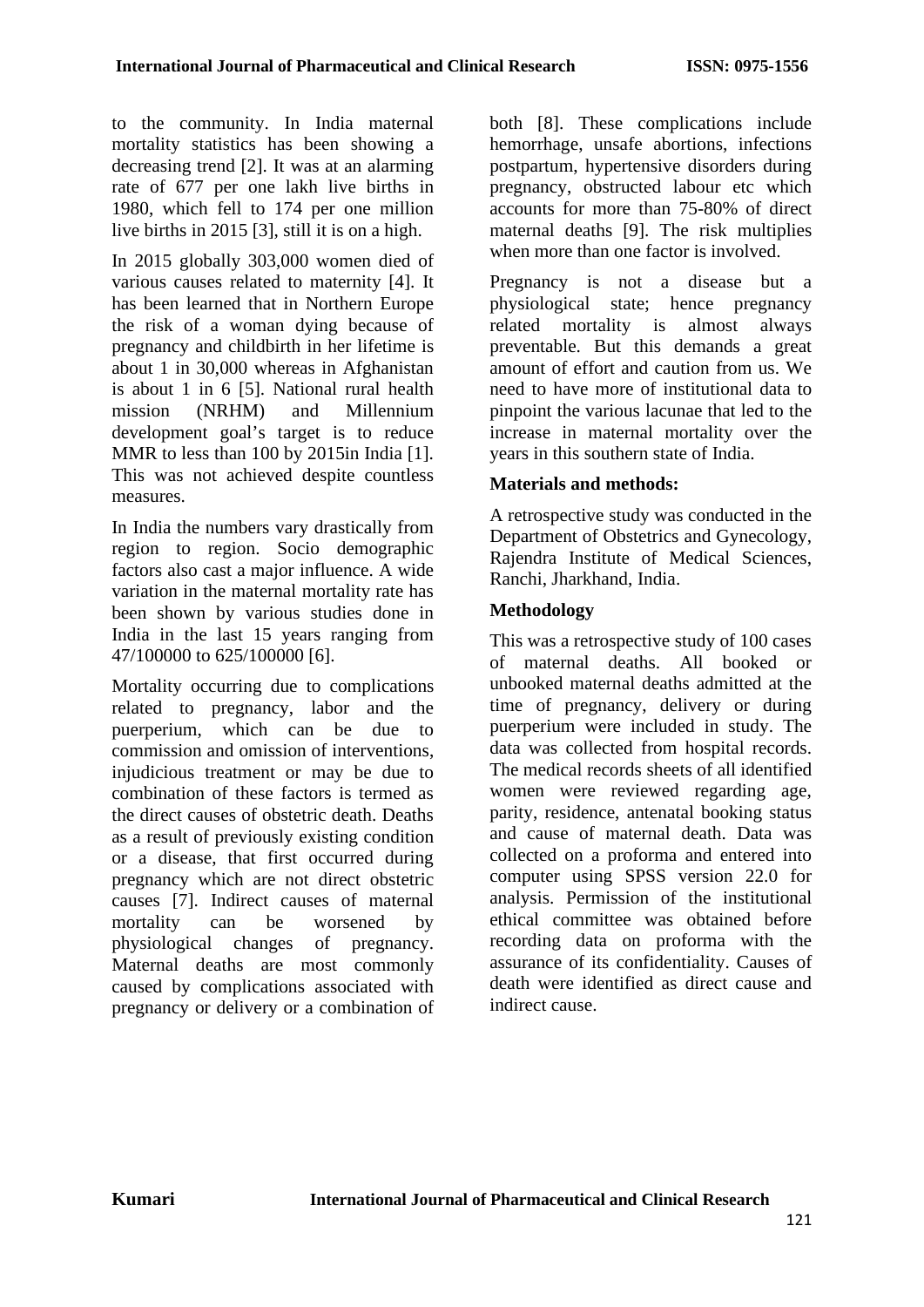| <b>Results:</b> |  |  |
|-----------------|--|--|

| Table 1: Demographic characteristics of maternal deaths |                       |              |                |  |  |
|---------------------------------------------------------|-----------------------|--------------|----------------|--|--|
| <b>Pt characteristics</b>                               | <b>Classification</b> | No. of cases | <b>Percent</b> |  |  |
| Age                                                     | ${<}20$               | 6            | 6              |  |  |
|                                                         | $20 - 24$             | 49           | 49             |  |  |
|                                                         | $25-29$               | 25           | 25             |  |  |
|                                                         | $30 - 34$             | 11           | 11             |  |  |
|                                                         | >34                   | 9            | 9              |  |  |
| Parity                                                  | Primi                 | 45           | 45             |  |  |
|                                                         | Multigravidae         | 38           | 38             |  |  |
|                                                         | Grandmulti            | 17           | 17             |  |  |
| Residence                                               | Rural                 | 84           | 84             |  |  |
|                                                         | Urban                 | 16           | 16             |  |  |
| Antenatal status                                        | <b>Booked</b>         | 41           | 41             |  |  |
|                                                         | Unbooked              | 59           | 59             |  |  |

**Table 1: Demographic characteristics of maternal deaths**

Maximum maternal deaths were reported in the age group 20- 24 years (49%). Death among teenage pregnancies were seen in 6% of cases. Regarding parity majority of deaths were seen in multiparous women (55%) as compared to primiparous women (45%). 59% of cases were unbooked. More maternal deaths were reported in women from rural areas (84%).

The classic triad of haemorrhage, hypertensive disorders and sepsis were the major causes of maternal death. In our

study haemorrhage was the leading cause of maternal death followed by hypertensive disorders seen in 29% of cases. Sepsis was seen in 12% of cases. Rupture uterus and pulmonary embolism were other direct causes of maternal death. Anemia was the major indirect cause and significant comorbid factor of maternal death. The other indirect causes of maternal death were jaundice, heart disease, respiratory disease and epilepsy (Table 2).

| Cause                 | <b>Number</b> | Percentage |
|-----------------------|---------------|------------|
| Haemorrhage           | 38            | 38         |
| Hypertensive disorder | 29            | 29         |
| Sepsis                | 12            | 12         |
| Rupture uterus        |               |            |
| Pulmonary embolism    | 6             | 6          |
| Jaundice              |               |            |
| Heart disease         |               |            |
| Respiratory disorder  |               |            |
| Epilepsy              |               |            |

**Table 2: Causes of Maternal deaths.**

# **Discussion:**

Maternal mortality is a global health problem. According to estimates by the United Nations, at current levels of fertility and mortality, 1 in 190 women in India face the risk of maternal mortality compared with 1 in 170 in Pakistan and 1 in 1400 in Sri Lanka [10]. Recently UNICEF has estimated that approximately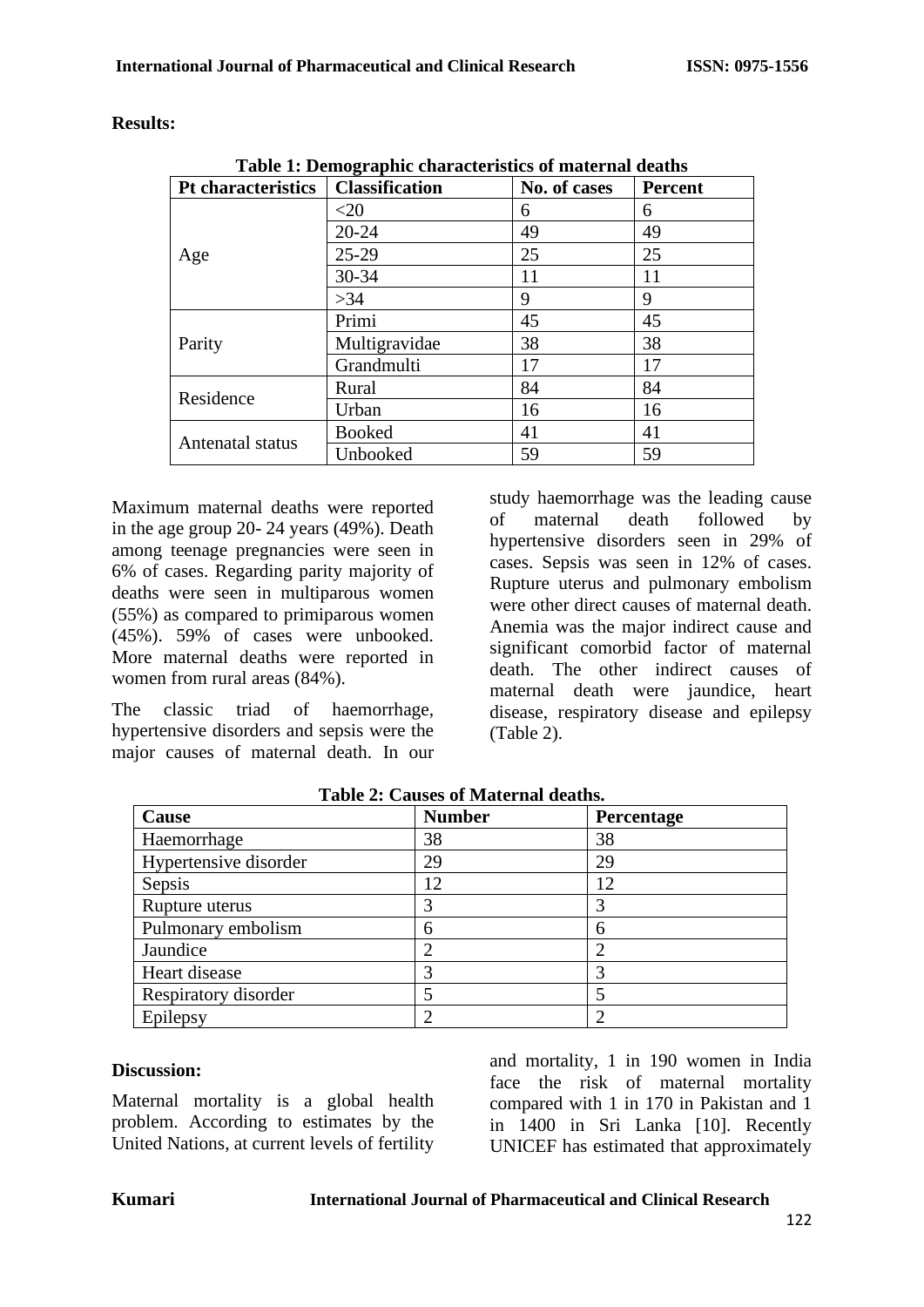80% of maternal death could be averted if women had access to essential maternity and basic health care services [11].

The maternal mortality ratio (MMR) in our study is 455 per 1,00,000 live births which is very much higher than national standards of MMR in India that is 212 per 1,00,000 live births [12]. Present study has comparatively higher MMR which could be due to the fact that our hospital is a tertiary care hospital and receives a lot of complicated referrals from rural areas. In a study by Tayade et al reported an MMR of 242 at Wadgwa, Maharashtra whereas Shivkumar et al reported MMR of 974 at VIMS Bellary, Karnataka [13,14].

Most mothers died in the age group 20-24 years (49%). Majority of them were unbooked (59%) and multigravidae (55%). In present study demographic characteristics of maternal death were comparable to Pathak et al and Sashikala Mootha [15,16]. In present study haemorrhage was the leading cause of maternal death followed by hypertensive disorders and sepsis (Table 3) [16,19]. Even today large number of maternal deaths were due to classic triad of haemorrhage, hypertensive disorders and sepsis. The indirect causes of maternal death were jaundice, heart disease, respiratory disorders and epilepsy.

| <b>Authors</b>     | <b>Haemorrhage</b> | <b>Hypertensive disorder</b> | <b>Sepsis</b> |
|--------------------|--------------------|------------------------------|---------------|
| Mootha S et al     | 28.9               | 47.9                         | 23.4          |
| Vidhyadhar B et al | 21.5               | 10.5                         | 7.8           |
| Soni M et al       | 29.5               | 2.9                          | 18.0          |
| Sundari KPM et al  | 17.8               | 26.7                         |               |

**Table 3: Comparison of causes of maternal death by various authors.**

# **Conclusion:**

A number of sociodemographic factors affect maternal mortality. It was observed that poor, illiterate, unbooked women coming from remote rural areas were more vulnerable to morbidity and mortality. Haemorrhage is the leading cause of maternal death followed by hypertensive disorders and sepsis. Anemia continues to be the most common indirect cause. Death due to haemorrhage can be controlled by SBA training of all nursing staff. Death due to hypertensive disorders can be reduced by early identification of PIH, use of Magnesium sulphate and early termination of eclampsia. The need for antibiotics and infection control practices are to be strictly followed to reduce death due to sepsis. Early correction of anemia and health education on importance of IFA tablets will reduce death due to anemia.

**Reference:**

- 1. Bhanot BM. Parks textbook of preventive and social medicine Indicators of MCH care. 20th ed. 2009. 479.
- 2. WHO, UNICEF, UNFPA WB. Trends in maternal mortality: 1990 to 2010. Geneva: World Health Organization. 2012.
- 3. R 2011-13. RGI (SRS 2011-13) /State Wise Information / Karnataka. 2015. p. nrhm.gov.in/nrhm-in-state/state wise information /.
- 4. Alkema L, Chou D, Hogan D, Zhang S, Moller A-B, Gemmill A et al. Global, regional, and national levels and trends in maternal mortality between 1990 and 2015, with scenariobased projections to 2030: a systematic analysis by the UN Maternal Mortality Estimation Inter-Agency Group. Lancet 2016;387(10017):462–74.
- 5. Ronsmans C, Graham WJ. Maternal mortality: who, when, where, and why. Lancet 2006;368(9542):1189–1200.